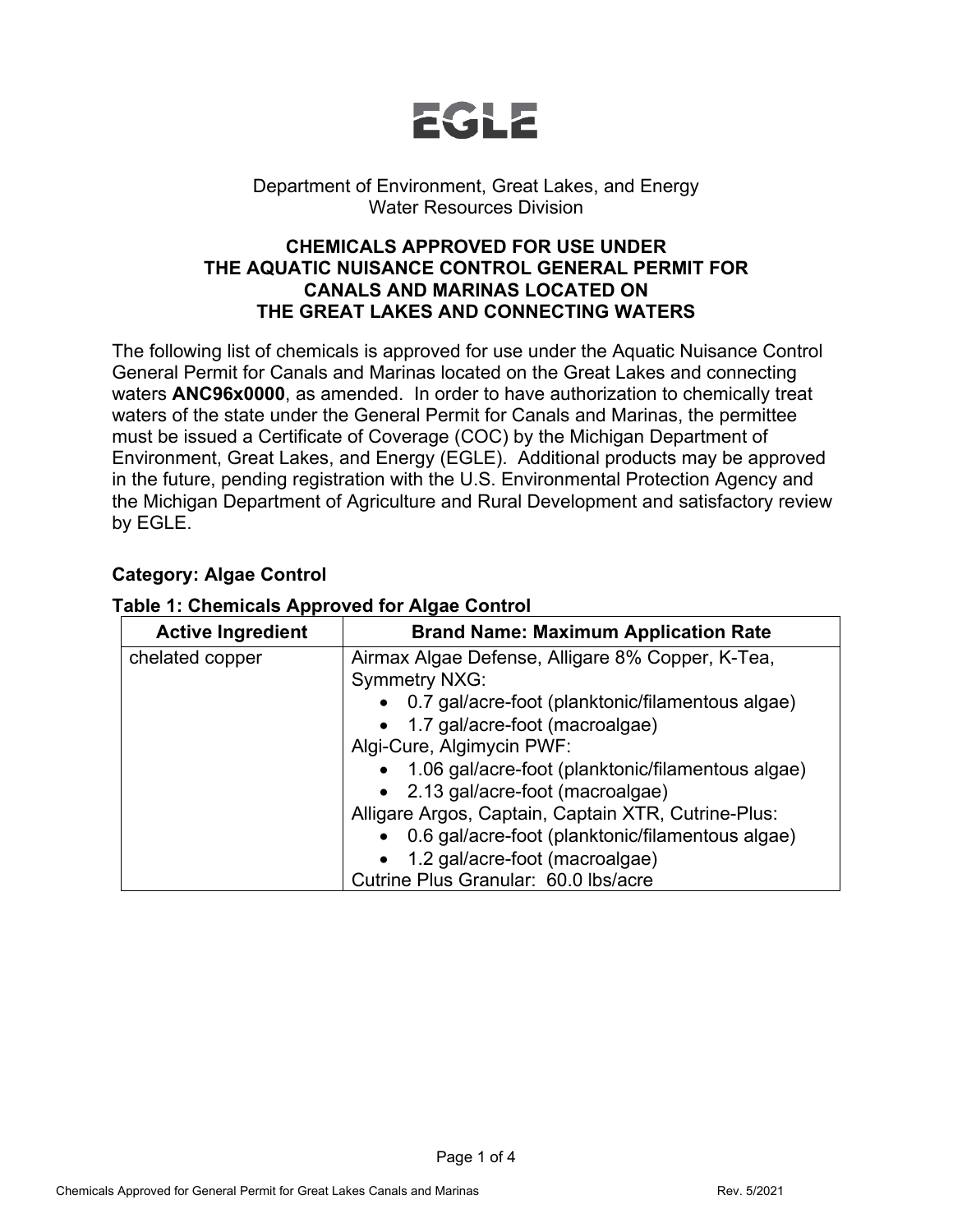| chelated copper   | <b>Cutrine Ultra:</b>                                          |
|-------------------|----------------------------------------------------------------|
| (with surfactant) | • 0.6 gal/acre-foot (planktonic/filamentous algae)             |
|                   | 1.2 gal/acre-foot (macroalgae)                                 |
| copper sulfate    | All approved products (unless specified below):                |
|                   | • 2.6 lbs/acre-foot (planktonic/filamentous algae)             |
|                   | 4.4 lbs/acre-foot (macroalgae)<br>$\bullet$                    |
|                   | EarthTec:                                                      |
|                   | 0.33 gal/acre-foot (planktonic algae)                          |
|                   | 0.55 gal/acre-foot (filamentous algae/macroalgae)<br>$\bullet$ |
|                   | Formula F-30 Algae Control: 2.0 gal/acre-foot                  |
|                   | Lake-Life: 0.33 - 5.5 gal/acre-foot                            |
|                   | SeClear: 6.4 gal/acre-foot                                     |
|                   | SeClear G: 18 lbs/acre-foot                                    |
| endothall         | Hydrothol 191: 2.2 pints/acre-foot                             |
|                   | Hydrothol Granular: 11.0 lbs/acre-foot                         |
| sodium carbonate  | <b>GreenClean Granular:</b>                                    |
| peroxyhydrate     | • 17.0 lbs/acre-foot (maintenance)                             |
|                   | 170.0 lbs/acre-foot (heavy growth)                             |
|                   | <b>GreenClean PRO:</b>                                         |
|                   | • 10.0 lbs/acre-foot (maintenance)                             |
|                   | 100.0 lbs/acre-foot (heavy growth)                             |
|                   | PAK 27, Phycomycin SCP Algaecide and Oxidizer:                 |
|                   | 100.0 lbs/acre-foot                                            |

# **Category: Submerged Plant Control**

### **Table 2: Chemicals Approved for Submerged Plant Control**

<span id="page-1-1"></span><span id="page-1-0"></span>

| <b>Active Ingredient</b> | <b>Brand Name: Maximum Application Rate</b>                                                                           |
|--------------------------|-----------------------------------------------------------------------------------------------------------------------|
| $2,4-D$ – granular       | Aquacide: 60.0 lbs/acre-foot                                                                                          |
|                          | Navigate: 56.8 lbs/acre-foot                                                                                          |
|                          | Sculpin G: 65.4 lbs/acre-foot                                                                                         |
| 2,4-D and triclopyr      | Renovate Max G: 93.7 lbs/acre-foot                                                                                    |
| carfentrazone            | Stingray <sup>1,2</sup> : $0.143$ gal/acre-foot                                                                       |
| chelated copper          | Copper-EDA, Current, Harpoon, Komeen: 3.3 gal/acre-                                                                   |
|                          | foot                                                                                                                  |
|                          | Nautique <sup>1</sup> : 3.0 gal/acre-foot                                                                             |
|                          | Harpoon Granular: 40 - 80 lbs/acre-foot of plant height                                                               |
|                          | Komeen Crystal: 7.7 - 15.5 lbs/acre-foot                                                                              |
| diquat dibromide         | Alligare Diquat <sup>1</sup> , Dessicash <sup>1</sup> , Harvester <sup>1</sup> , Littora <sup>1</sup> , Nufarm        |
|                          | Diquat <sup>1</sup> , Reward <sup>1</sup> , Solera <sup>1</sup> , Tribune <sup>1</sup> , Tsunami <sup>1</sup> , Ultra |
|                          | Pondweed Defense <sup>1</sup> : 2.0 gal/acre                                                                          |
|                          | Weedtrine $D^1$ : 10.0 gal/acre                                                                                       |
| endothall                | Aquathol K: 1.9 gal/acre-foot                                                                                         |
|                          | Aquathol Super K Granular: 13.2 lbs/acre-foot                                                                         |
|                          | Hydrothol 191: 1.0 gal/acre                                                                                           |
|                          | Hydrothol Granular: 162.0 lbs/acre-foot                                                                               |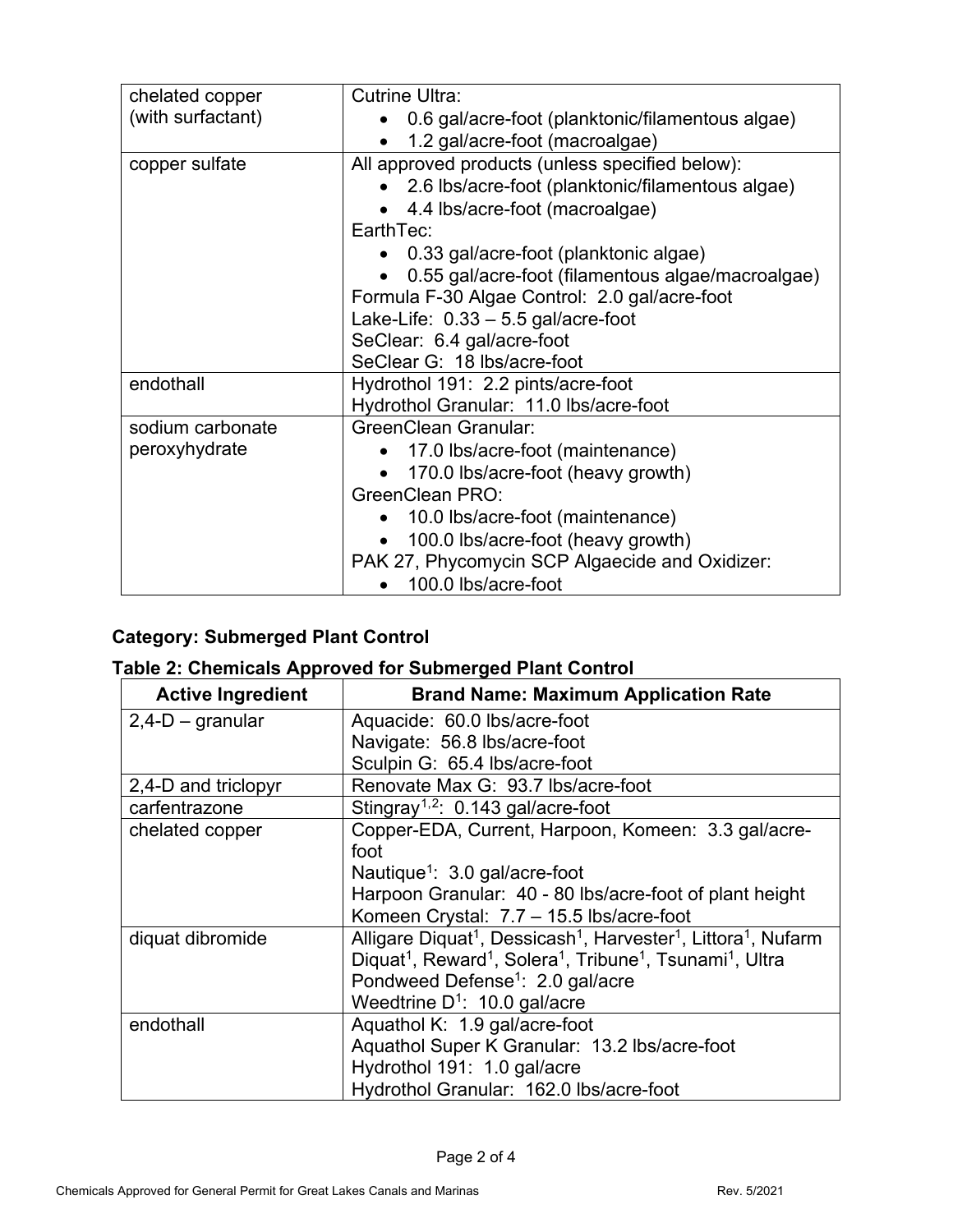<span id="page-2-0"></span>

| endothall and diquat<br>dibromide | Aquastrike: 0.875 - 1.625 gal/acre-foot                                        |
|-----------------------------------|--------------------------------------------------------------------------------|
| florpyrauxifen-benzyl             | ProcellaCOR EC <sup>3</sup> : 3.17-79.25 oz/acre-foot (see product<br>label)   |
| flumioxazin                       | Alligare Flumigard, Clipper, Propeller, Schooner, Semera:<br>1.1 lbs/acre-foot |
| imazamox                          | Clearcast <sup>1</sup> : 173 oz/acre-foot                                      |
| triclopyr                         | Navitrol <sup>1</sup> , Renovate 3 <sup>1</sup> : 2.3 gal/acre-foot            |
|                                   | Navitrol DPF, Renovate OTF: 67.0 lbs/acre-foot                                 |

## **Category: Floating/Emergent Plant Control**

## **Table 3: Chemicals Approved for Floating/Emergent Plant Control**

| <b>Active Ingredient</b> | <b>Brand Name: Maximum Application Rate</b>                                                                           |
|--------------------------|-----------------------------------------------------------------------------------------------------------------------|
| $2,4$ -D – granular      | Aquacide: 22.0 lbs/acre                                                                                               |
|                          | Navigate: 21.0 lbs/acre                                                                                               |
|                          | Sculpin G: 65.4 lbs/acre-foot                                                                                         |
| 2,4-D and triclopyr      | Renovate Max G: 93.7 lbs/acre-foot                                                                                    |
| carfentrazone            | Stingray <sup>1,2</sup> : contact SePRO or EGLE for recommended                                                       |
|                          | target species application rates                                                                                      |
| diquat dibromide         | Alligare Diquat <sup>1</sup> , Dessicash <sup>1</sup> , Harvester <sup>1</sup> , Littora <sup>1</sup> , Nufarm        |
|                          | Diquat <sup>1</sup> , Reward <sup>1</sup> , Solera <sup>1</sup> , Tribune <sup>1</sup> , Tsunami <sup>1</sup> , Ultra |
|                          | Pondweed Defense <sup>1</sup> : 2.0 gal/acre                                                                          |
|                          | Weedtrine $D^1$ : 5 gal/acre                                                                                          |
| florpyrauxifen-benzyl    | ProcellaCOR EC <sup>3</sup> : 15.85 - 31.7 oz/acre (see product                                                       |
|                          | label)                                                                                                                |
| flumioxazin              | Alligare Flumigard, Clipper, Propeller, Schooner, Semera:                                                             |
|                          | 12.0 ounces/acre                                                                                                      |
| glyphosate               | Alligare Glyphosate 5.4 <sup>1</sup> , Aqua Neat <sup>1</sup> , AquaPro <sup>1</sup> ,                                |
|                          | AquaStar <sup>1</sup> , Rodeo <sup>1</sup> , Roundup Custom for Aquatic and                                           |
|                          | Terrestrial Use <sup>1</sup> , Shoreline Defense <sup>1</sup> , Shore-Klear <sup>1</sup> : see                        |
|                          | product label for target species application rate                                                                     |
| glyphosate               | GlyphoMate 41: 8.5 pints/acre                                                                                         |
| (including surfactant)   | ShoreKlear-Plus: 2.6 gal/acre                                                                                         |
| imazamox                 | Clearcast <sup>1</sup> : 1.0 gal/acre                                                                                 |
| imazapyr                 | Alligare Ecomazapyr 2 SL <sup>1,2</sup> , Alligare Imazapyr 4 SL <sup>1,2</sup> ,                                     |
|                          | Arsenal <sup>1,2</sup> , Habitat <sup>1,2</sup> , Polaris AC Complete <sup>1,2</sup> , Polaris <sup>1,2</sup> :       |
|                          | see product label for target species application rate                                                                 |
| triclopyr                | Navitrol <sup>1</sup> , Renovate 3 <sup>1</sup> : 8.0 quarts/acre                                                     |
|                          | Navitrol DPF, Renovate OTF: 67.0 lbs/acre                                                                             |

Page 3 of 4